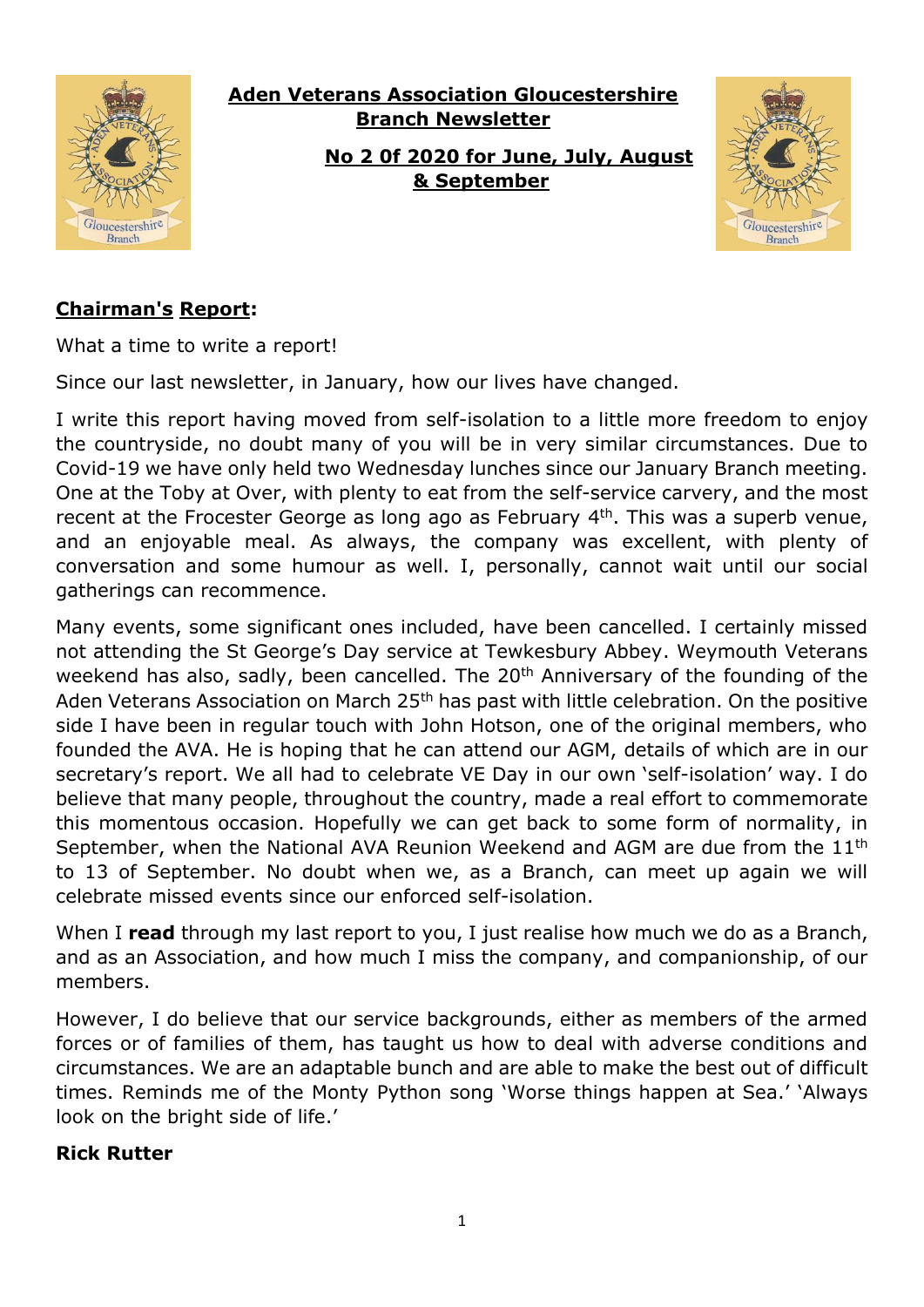#### **Secretery's Report**

The last 4 months we have all experienced a massive contrast, with normal activity curtailed at the drop of a hat. Before lockdown, I was offered my workstation and a laptop to carry home, so I have been able to carry on working, albeit away from my work colleagues. I have been forced to learn how to do things that I previously had not needed, which is no bad thing. But for Judith and, I believe, for most of you, the physical cutting off from contact with family and friends has been especially tedious. For those with the necessary gadgetry the amount of screen-time has therefore rocketted, so for us the chance to skype, zoom, e-mail or text has provided the necessary contact and also a mass of amusing material, as well as the course the daily exercises for those feeling energetic enough. However, for those without the gadgetry and family not in regular contact, this last 9 weeks must seem especially tedious: it is to you that I direct the request please let us know about your situation. If we cannot do anything ourselves we know of many organisations that are able and willing to help.

As one of the "new boys" to the Association, I have been amazed how we have coped with the situation. We watched with interest and some pride the VE75 celebration on the TV. Having been brought up in the post-war period when life was somewhat more spartan than it is today, we can appreciate the privations endured by our parents and grandparents. It is small wonder that our exploits in Aden, only 20 years later, were not seen as significant, by comparison. Couple this with the fact that the government of the day had the mantra of removal of all the trappings of empire at all costs, no matter what the political circumstances for the country we were leaving, and you have recipe for disaster. Even in those days, South Arabia had a weak government and two strong terrorist organisations vying for supremacy. So, it is with sadness that we have seen the terrible plight of the ordinary Yemenis. They have to live with the calamity of fear and uncertainty, as well as disease, with seemingly no prospect of achieving normality; compared to our situation, theirs is far worse.

Not withstanding the problems in Yemen, we still have this calamity at home – the bad genie has got out of the bottle and needs to be put back with the lid shut tight – so we are all having to be careful. Until a suitable vaccine is available there is not much chance of our achieving normality. So how do we proceed until then? So far we have had to make a rash of cancellations, and I cannot see that situation changing. We have therefore decided to postpone the AGM until Wednesday  $7<sup>th</sup>$  October, and that this will be the first time we meet as a Branch, in Stroud at our normal venue, The Carlton Club, at 11.00am. It is possible that we will still be in social distancing mode, so we intend to make the necessary adjustments. Those who come as pairs will probably have to remain as pairs throughout. But despite these hindrances we do hope you will attend. So if you could let me know if you wish to attend, please let me know by phone or email, that would be appreciated.

A safe summer to you all.

#### **Michael Compton**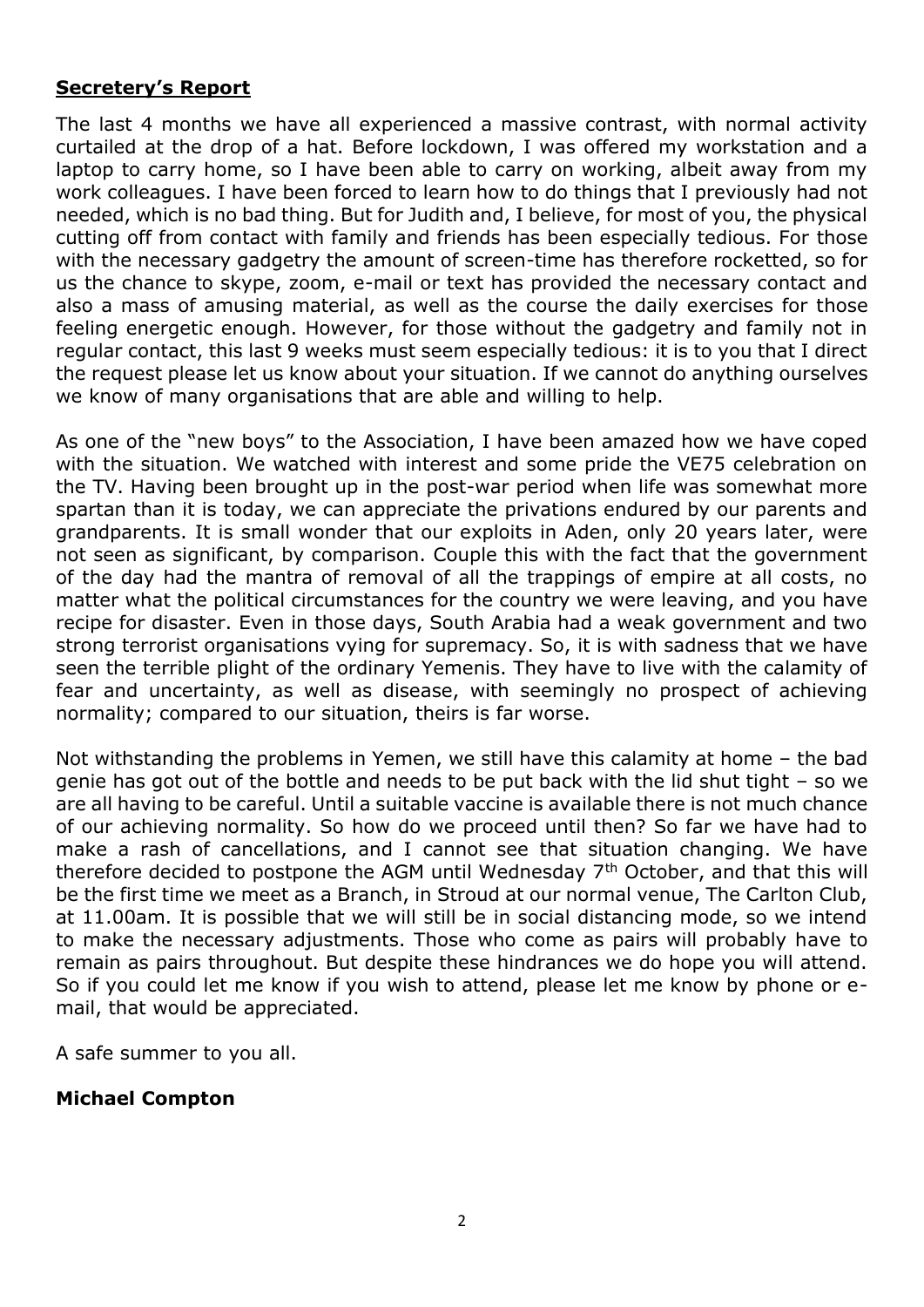#### **Treasurer's Report**

Our last Branch Meeting on the 8<sup>th</sup> January 2020 seems a world away, but it marked the end of financial activity for 2019/20. Only four months earlier, I had concerns over longer term finances, but these were eased considerably when the General Election (remember that?) intervened, and reduced our Long Garden Commemorative event to a wreath laying ceremony. We had already planned to reduce anticipated expenditure by excluding lunch on that day, and with a very successful Christmas Lunch raffle, we have ended the year in a very good financial position. The headline numbers are :-

| Income:      | £3342-05 |
|--------------|----------|
| Expenditure: | £3197-49 |

Cash in Bank: £1491-97

I have prepared a Statement of Accounts for the AGM, and this will be audited as soon as I hear from the auditor who has, until recently, been shielding because of continuing medication associated with health issues.

#### **David Gearing**

#### **Social Secretary's Report:**

We all have endured a disastrous Social calendar since the onset of Covid-19. However, there is a light at the end of the tunnel! Subject to current Government Advice we will hold our Annual General meeting at the Conservative Club in Stroud on October 7th 2020 at 11 am. Seating arrangements will comply with social distancing advice at the time. Nearer the time, buffet and raffle availability will become clearer.

Looking to the Social Calendar we have some brighter news on the horizon. With limited

time to arrange the AVA Christmas Lunch, I am delighted to have secured a firm booking for Wednesday 2 December 2020, at the Tortworth Court Hotel in the Orangery from 12 noon until 4 pm. Whilst last year there were unfortunately some issues with the beef option being tough, this year I have requested fish as an alternative choice to turkey or vegetarian main. The menu is not yet available but similar to last year I imagine.

AVA has agreed that I should sign a contract for this booking on the understanding that, if the hotel has to cancel due to Government Directions, we would not be financially at a loss. We need a minimum number of 40 guests for the Orangery to be available, but I hope we will be well above that number. Tortworth Orangery will accommodate up to 72 guests if one metre social distancing is still in place. However, If we reach that number, there will be a waiting list in case social distancing is eased by December, when up to 90 can be seated..

I am seeking information on any special offers the hotel has available in December, should anyone wish to stay overnight.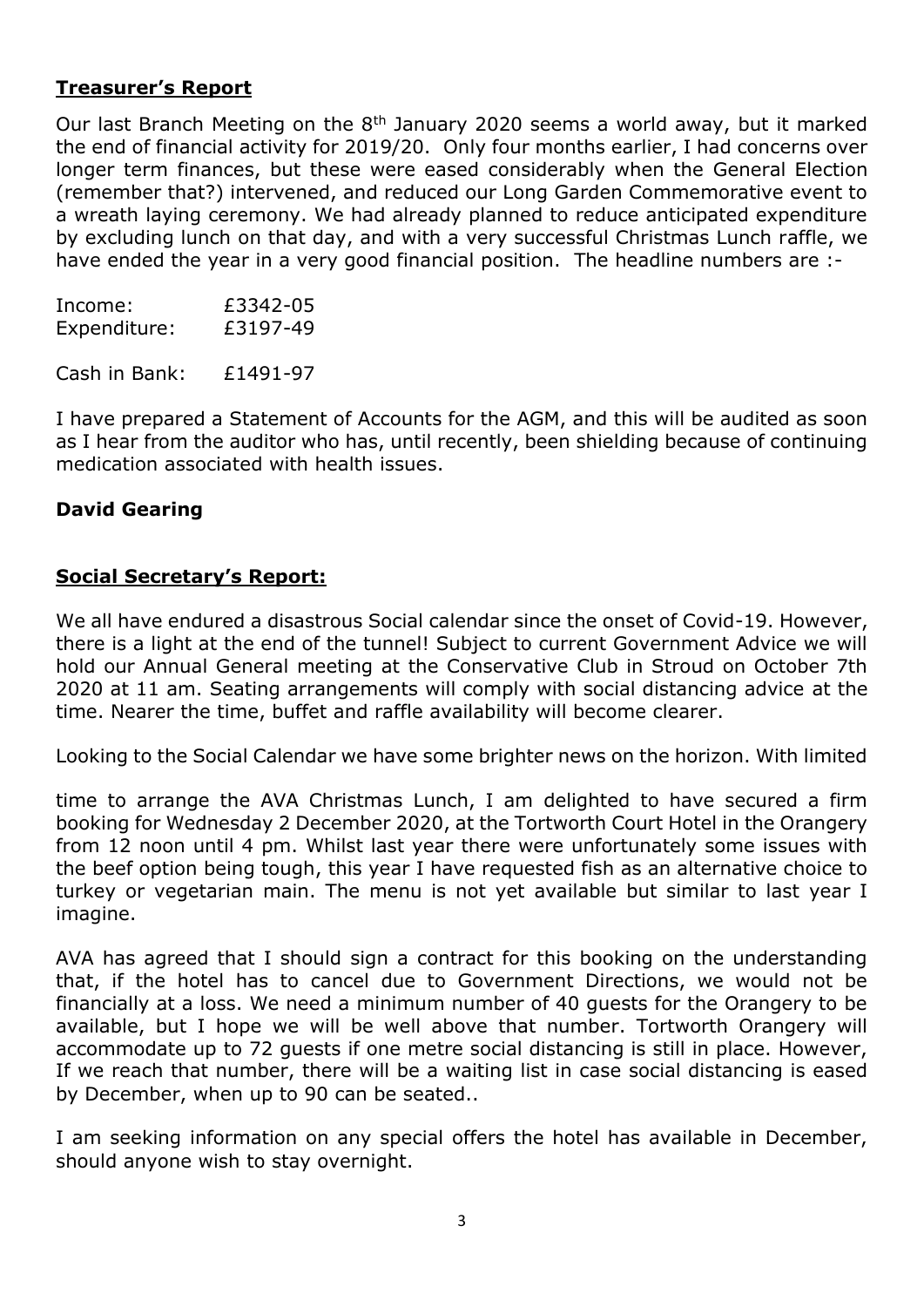It would be appreciated if members could advise me of their intention to attend this function, as soon as possible. As per last year we plan to invite The Grenadier Guards Association to boost our numbers, but will of course, prioritise bookings for AVA members. So please let me know early if you are coming to give an indication of uptake.

I sincerely hope we can all sit down together and enjoy each other's company again soon.

#### **Future Event Dates to note**

7 th October AGM 29th October Remembrance Garden Dedication 8<sup>th</sup> November Remembrance Day 29th November Aden Withdrawal Day 2<sup>nd</sup> December Christmas Lunch

All of these dates will be to Government Covid-19 guidelines in place at the time.

## **Jean Stubley**

#### **Editorial Comment:**



Hello everyone may I introduce myself. I have been a member since 2017. I have not been very active on the branch attendance front because of other interests.

They were principally having a part-time job on the Joining Forces Project for AgeUK Gloucestershire and also being a Volunteer Case Worker with SSAFA Gloucestershire.

Also, I tried my best to keep away from the former editor of this newsletter because I knew one day, he would lumber me with this task!!

However, I never dreamt that he would invent the post of Branch Vice Chairman to escape editorship, and con me into taking on the position.

Anyway, fellow Aden Veterans, {can we use **fellow** in this strange world of Red Matters and PC} I am here for maybe only one edition, if you vote me off (brown envelops are in the post!! However, should you wish me to continue, I will do my very best, to keep up the high standard of editorship of Chris Blick, who did such a splendid job.



I was in Aden for a short period compared to some. Mid-April to the end. I was a crewman on 78 Squadron, (helicopters) based at RAF Khormaksar when at home and anywhere up country when not. My chariot was a Wessex Mk 2 HC, which was an endearing chopper because it had 2 donks. (engines) I would like to tell you about one experience when flying in home territory inside the wire. The operation was called Night IS which stood for Internal Security.

This involved strapping on the Wessex 3 great big flood lights under the step, a great big moveable searchlight in the door, a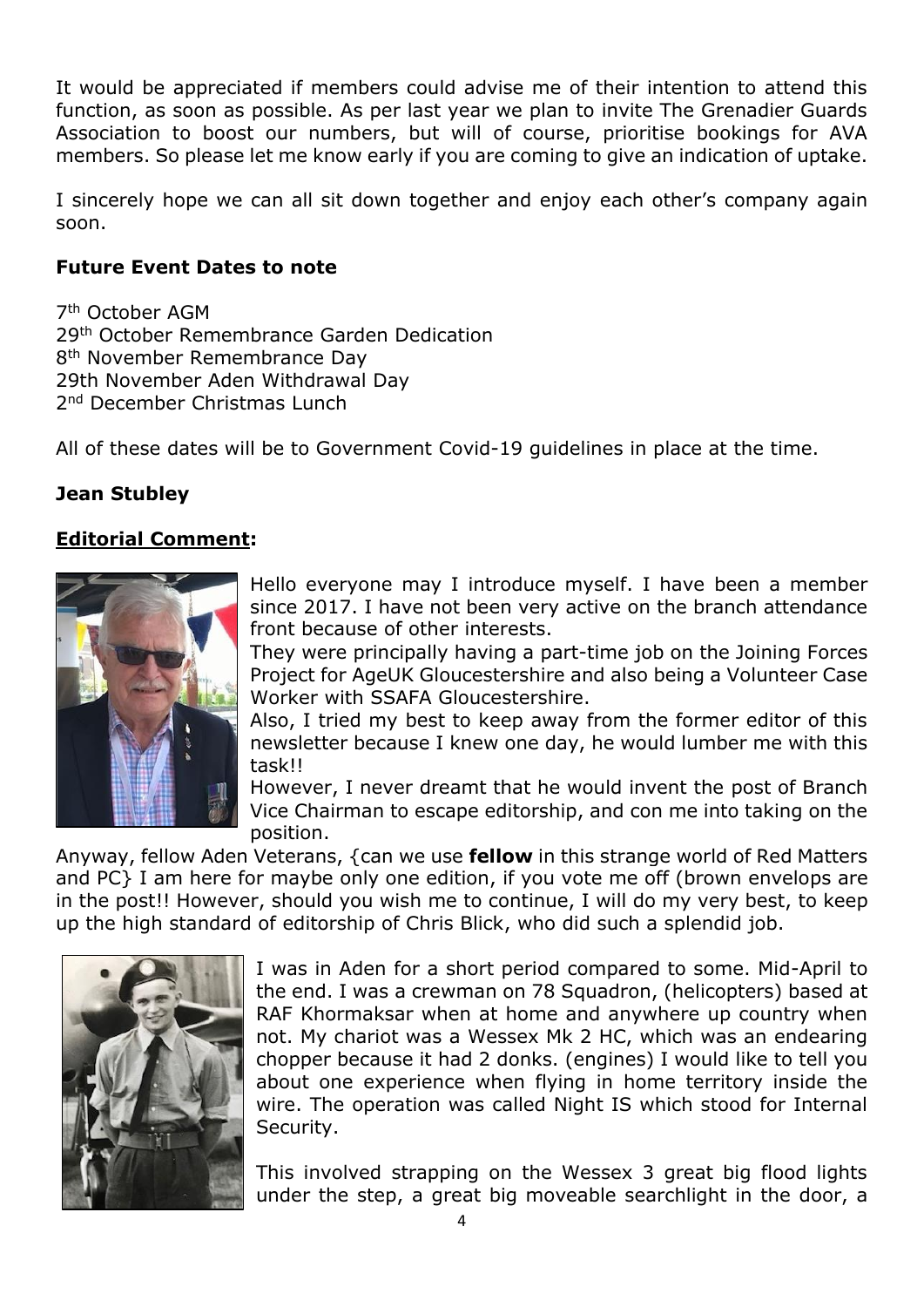GPMG out of each window, an infantry man on one and generally a para on the other both with rifles and me with my Sterling and John Wayne accessory, Smith & Weston 38. We were armed to the teeth.

The Para was also equipped with a Radio tuned to his mates wondering around the Mansura roundabout area looking for dissies. After take-off we would be over the Paras in about 5 minutes, we would get a call to brighten up some of the Mansura Residents' lives. Now I don't know about you, but I know, if I was sleeping on the roof of my abode and someone flew above me and switched on a bloody great light, whilst my wife and I were enjoying ourselves and I had the means, I would definitely extinguish that light. Fortunately, the majority of residence who resided inside the wire did not possess firearms. The exception being the ones Mad Mitch sorted, who lived in Crater. Night IS was fun chasing dingos along the wire, but I am glad no irate hubby had a gun.

Kaif haslings? How are you? Ana hikhair I am well. أناضنا يبتل برينكاني وأحنتاج الن مساعدتيكم لأصلت Eish ismak? What is your name? الى أكبرية - مستثنيان - مستهامتي أو عليدون الشير للصناومية ولهذا . Nish iss hadnal makesny What is the mass of this place? المسعل البطيب سنكافئكم المسكوسة البريسطاليسة مكانسة فستلهث Bilad sin haddif Whose country is this? وهندة المكوب أسان لأم ومسان بأنبه المككم أن ترجيعيوا - الل Dhabit says of qareeb as based? Is the Folitical Officer manrby or أهيلكم ستدون عصيران من الصنكوسة. • Ana gekan I am hungay. Ana dhamaan I am thirsty. Ana asyan wa ma aqdar anshi I am sick and caunot walk. Royal Air Porce Min fadhlikus geely dhabit<br>mayaxi aw sahid min riggal<br>al hukoonah Please fetch a Political Cfficer or I as a British ufficer and need your assistance to get to the mearest folitical Advies or Government Reprosentative. For this good deed the British Government will reward you well. This paper is a safe conduct and guarant Knodhooni ils dhabit sayasi, Take me to the Political Officer and wal hukoomah ba-taateekuu the Government will give you a large resurrd. - 20 RAF Aircrews on Operations and  $RAF$ Intelligence Officers on Operations

Goolly Chit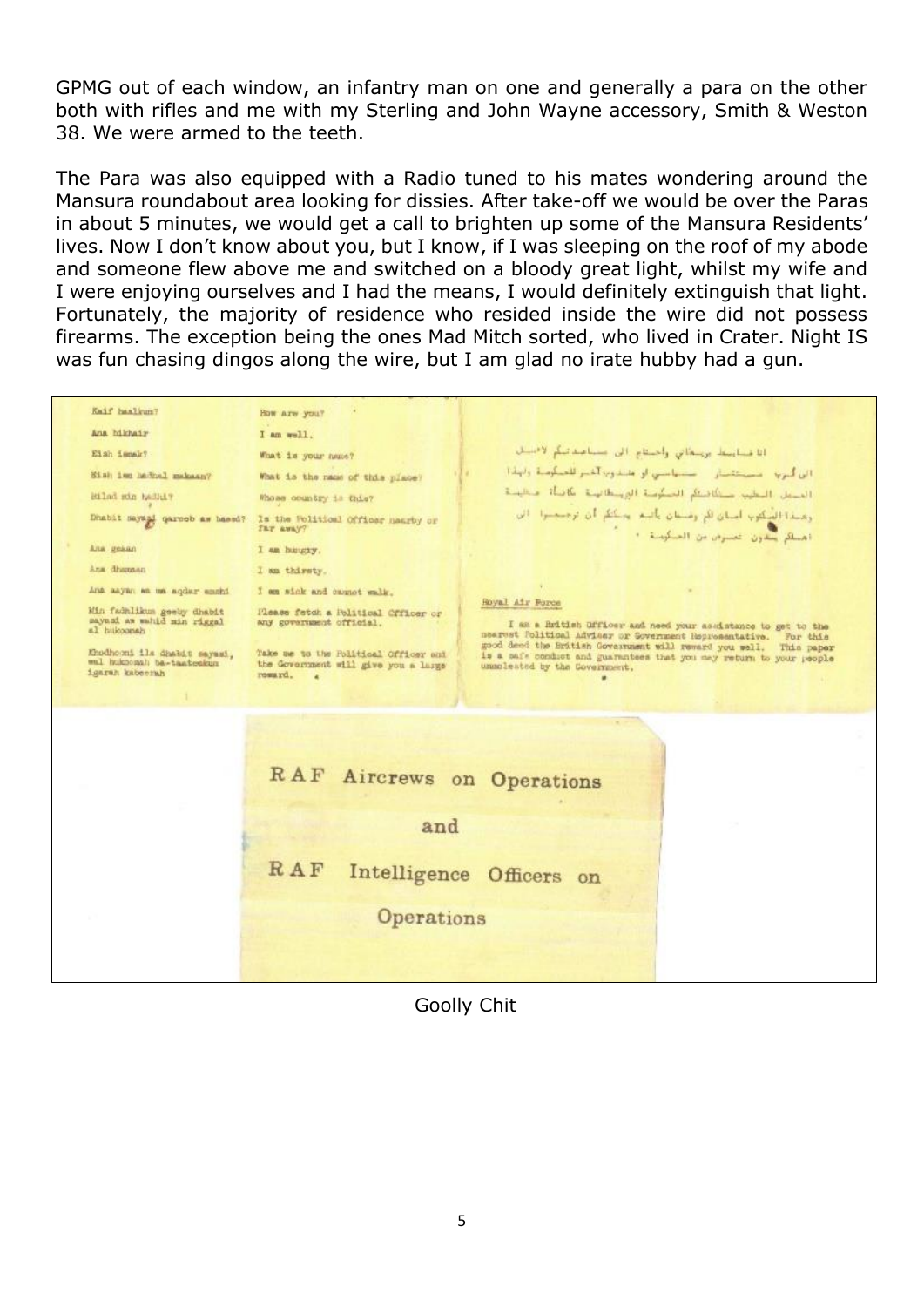|            |                    | Pilot                                 | Aircrew Duty           | <b>Flight Details</b>                 |                              |     |
|------------|--------------------|---------------------------------------|------------------------|---------------------------------------|------------------------------|-----|
| Type G Mk  | No.                |                                       |                        |                                       | Day<br>(1)                   | Nic |
|            |                    |                                       | Totals brought forward |                                       |                              |     |
| Within the | MAIL YR ENO        | FEN GELLY                             | CREW                   | $A_{14}$<br>$T \in ST$                | 170:35 21                    |     |
|            | $\times$ 5 $\pm$ 8 | $(m_{\text{dimered}})$<br><b>NELL</b> |                        | NANGUARD.                             | $-36$<br>1:35                |     |
| 31.        | x5556              | SNEDDOW.                              |                        | VAN GUARD                             |                              |     |
|            | xK527              | $R_1 \oplus B_1$                      |                        | NIFHT<br>IS                           | 2:20                         |     |
|            | $y$ $4.508$        | R16B                                  |                        |                                       |                              |     |
|            | 46.508             | Riv-Dy                                |                        |                                       |                              |     |
|            | 48527              | Cramp                                 |                        | NIEHT                                 |                              |     |
|            | ra 527             | ERANP                                 |                        |                                       |                              |     |
|            | ×R.527             | CRAMP.                                |                        |                                       |                              |     |
| $11 -$     | $\times$ R527      | JEORGE.                               |                        | SAR<br>$\hat{M}$<br>401<br><b>THN</b> |                              |     |
| W.         | XL522              | $BL + BL$                             |                        | VAS GRARR                             | .65<br>$\overline{C}$<br>740 |     |
|            | XRS22              | RIGBy                                 |                        | HAB<br>Aug TEST. 8<br>560             | : 00                         |     |
|            | YL508              | SNEDDON                               |                        | $K$ san - $HAB$                       | $-45$                        |     |
|            | YT.box             | SNEDDON                               | tr                     | $C^{15}$<br>49<br><b>A</b>            | .10                          |     |
|            | $XT$ baz           | BLAIN                                 |                        | 86 H<br>$-o0$                         | $\alpha$                     |     |
|            |                    |                                       |                        | of Japic<br>$\sigma$ THL              | 14:25                        |     |
|            |                    | <b>REALMANY</b>                       | $1 - 2$<br>JUNE        | 196                                   |                              |     |
|            |                    |                                       |                        |                                       |                              |     |
|            |                    |                                       | Av                     | $J_{\rm L}$<br>5.18                   |                              |     |
|            |                    |                                       | A                      |                                       |                              |     |
|            |                    |                                       |                        | <b>DIRNAUA</b>                        |                              |     |
|            |                    | 8 September                           |                        |                                       |                              |     |
|            |                    |                                       |                        |                                       |                              |     |
|            |                    |                                       | Totals carried farward | <b>BC</b>                             |                              |     |
|            |                    |                                       |                        |                                       | 85.00150                     |     |
|            |                    |                                       |                        |                                       |                              |     |
|            |                    |                                       |                        |                                       |                              |     |
|            |                    |                                       |                        |                                       |                              |     |
|            |                    |                                       |                        |                                       |                              |     |

Logbook Night IS Entry

# **If you have an anecdote you would like to share with us please send them in by early September for the next edition.**

# **About the Editor**

I am still a Volunteer for SSAFA plus, I now have another position with AgeUK looking out for older Veterans. The Project is called Veterans Connections. Here is a bit about it: -

Age UK Gloucestershire's new Veterans Connections Gloucestershire provides support, during this Covid-19 pandemic, specifically to veterans aged 65 and over, living in the county.

Veterans Connections Gloucestershire offers support in the following areas:

- Information and advice from the Help Team on a range of issues affecting older people at this time and beyond
- Signposting to other organisations who can provide specific help to meet veterans needs
- Social support, with access to our new Veterans Facebook Group and other social opportunities, plus telephone friendship calls from our project worker, Emlyn, himself a veteran Emlyn's Contact Number is 07808 073939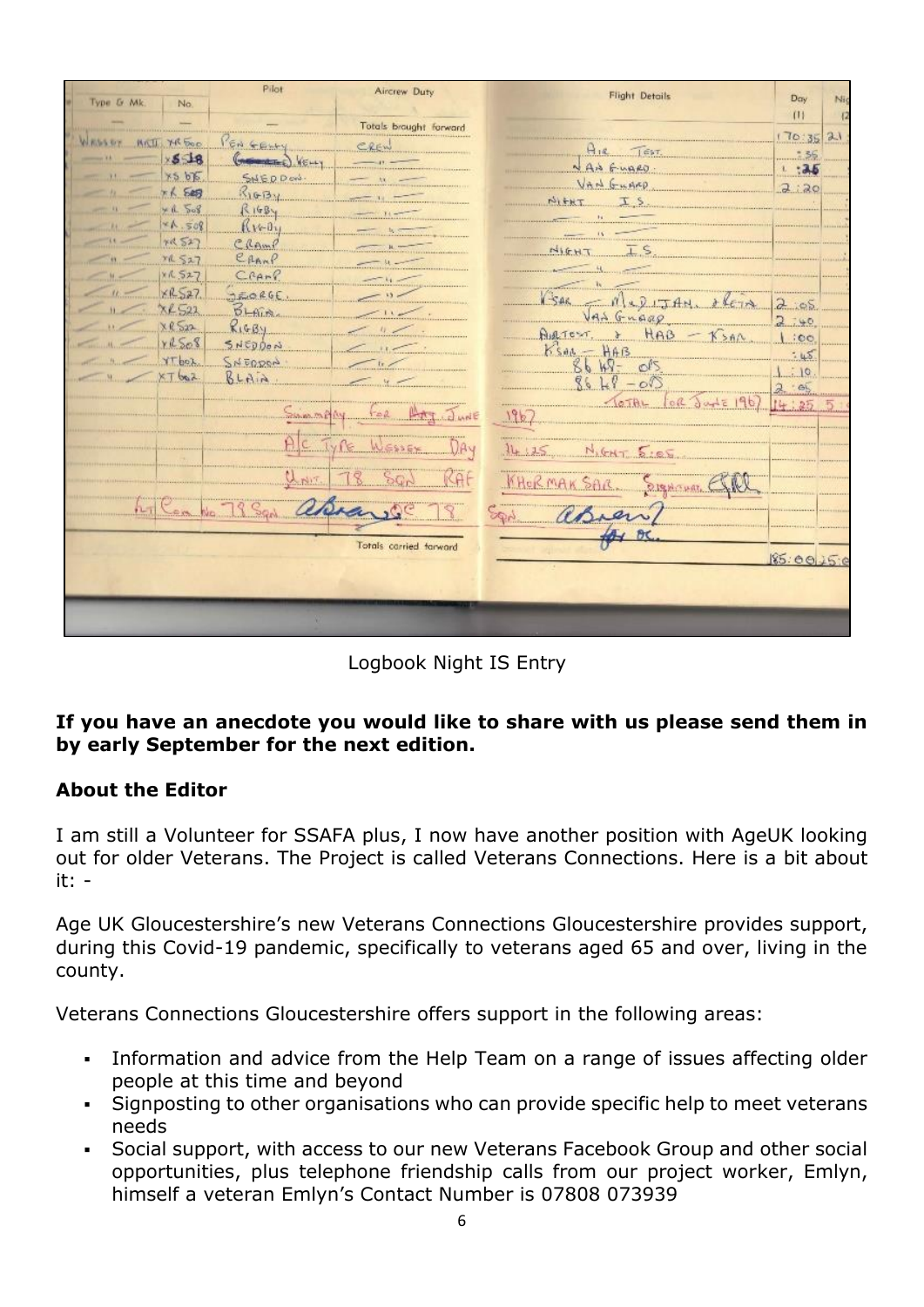Veterans Connections Gloucestershire project worker, Emlyn Phennah

Plus, support with laptop, tablet or smartphone, volunteers are able to provide overthe-phone guidance to access online social activities if required.

#### **Older Veterans Information Guide**

Age UK Gloucestershire have also produced a very useful Older Veterans Information Guide. It is in PDF Format. Download your own copy from the website or contact Emlyn or the Help Team on 01452 422660 to find out more about the project or be sent your own Information Guide.

# **And now a piece of History providing assistance Today.**



Soldiers, Sailors, Airmen and Families association was formed in 1885 by a Major Guildea who was on military operations in the Sudan. The Major wrote to the Times in London, to set up a fund to help wives and kids, of military personnel fighting away from the family, to enable them to access cash to house, feed and clothe themselves. This being the age of none internet banking and such fancy means we have to day. It was originally called SSFA, the additional A was added in 1918 after the Royal Air

Force was formed. SSAFA Gloucestershire contact number is: - 01452 520255 Address 5, Carne Place, Eastern Avenue, Gloucester, GL4 3BD. Or call Emlyn

# **Older Veterans share their stories**

Some of you may also have heard about some Aden Vets being involved with Joining Forces telling their stories about when they were in the mob Below is what that was all about: -



Published on 19 June 2020 02:13 PM

Veterans' Voices was a two-year project led by Age UK Gloucestershire and The University of Gloucestershire, which saw veterans from across Gloucestershire work with students and technicians to co-produce their own digital stories of their memories of being in the armed forces. Veterans of the Korean War, Aden and more recently, Bosnia collected photographs and memorabilia over a series of workshops. They

scripted a story to accompany the images and the results were their own 'digital story'.